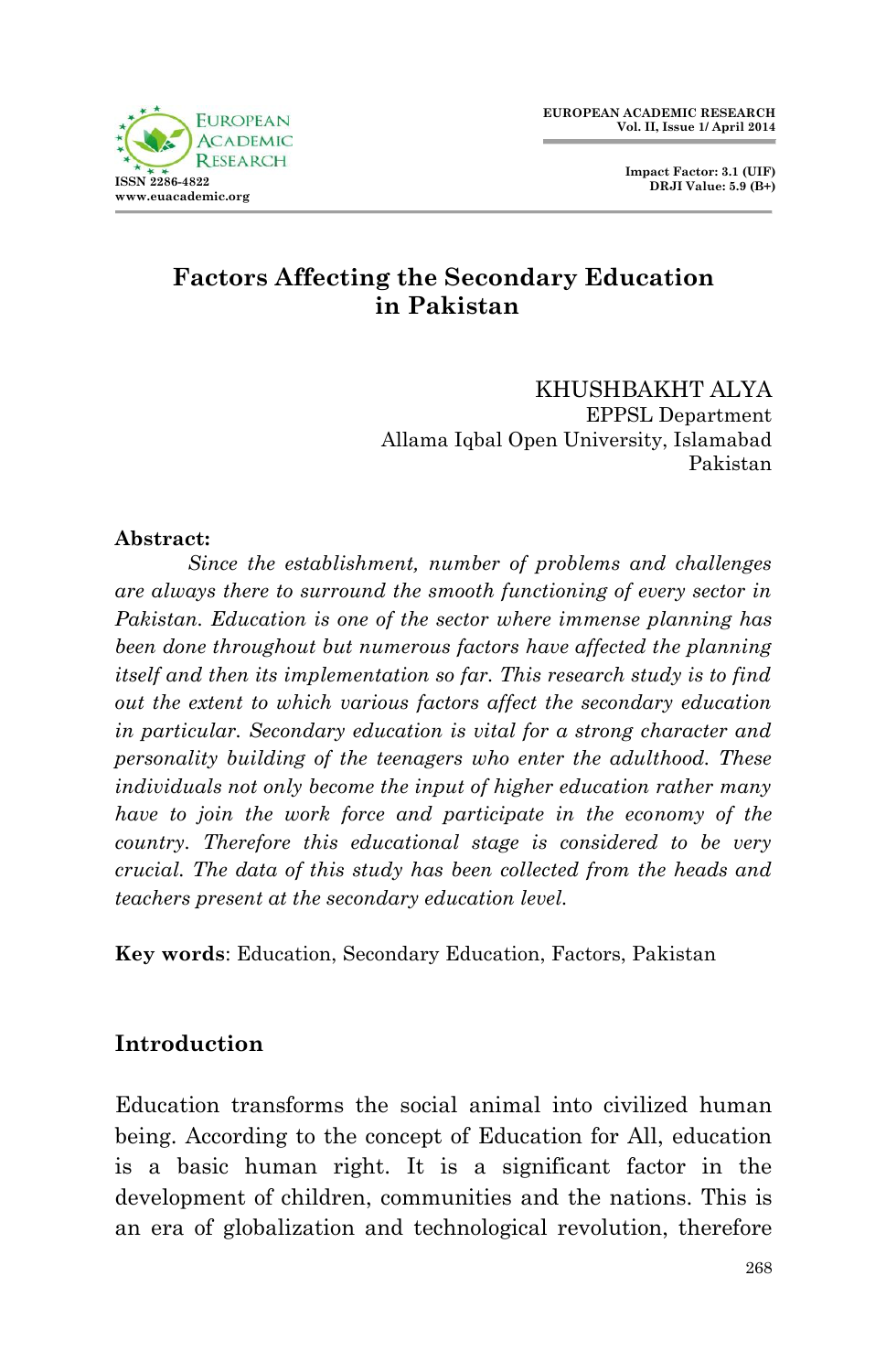education is considered as a first step for every human activity. For the purpose of the development of human capital, education is essential. It is linked with an individual's opportunities for better living and well-being (Battle & Lewis 2002). The importance of every level of formal education that is primary, secondary, higher cannot be neglected but this is also true that amongst all secondary education is of crucial importance. According to the UNESCO World education report (2000) 'the right to education' it has been clearly shown that there has been a great increase in primary education in many developing countries therefore now there is a need to focus on the gross enrolment in secondary education. But because of the scarce resources and inefficient systems the quality at secondary level is not up to the mark. It has been agreed by the majorities that there is a fundamental need for re-thinking the role of secondary education. Furthermore efforts are required to consider the place of secondary education as a part of the reengineering of education systems (Maclean 2001).

A number of concerns and key issues are emerging in regard to the secondary education's diversification and renewal. These concerns are pertaining to secondary education for all, expanding access, reducing drop-out and repeater rates, equity, quality assurance, relevance and content of secondary education (ibid 2001)

As is in the case of many other developing countries, the situation of the education sector is not very encouraging in Pakistan. There are so many problems present in the education sector such as the low enrolment rates at the primary level, poor infrastructure of schools, huge disparities between regions and gender, lack of appropriate teaching material and trained teachers. Besides these there are problems of relevance with the needs of society, quality of students, staff, library and laboratories, research facilities, general education rather than professional education, financial crisis, weak examination system and ineffective governance. Abundant challenges are being faced by education system of Pakistan and to be at par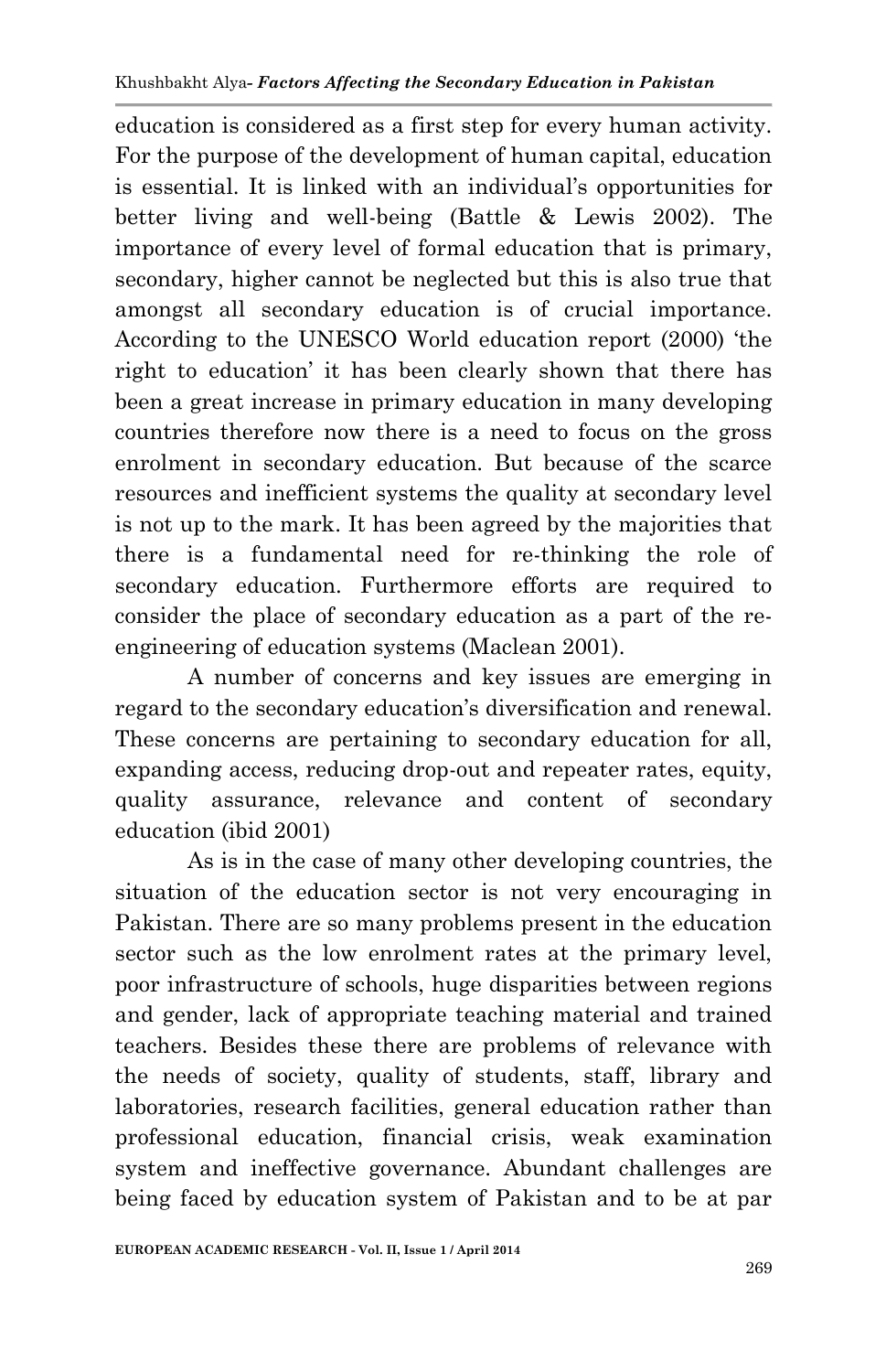with other developing countries in the region it needs to develop (Memon 2007). At present the education system in Pakistan is really having a bad configuration. It is a fact that education acts as the backbone in the development of nations. All the great nations according to the history have safely reached the zenith of prestige and power with the support of education. In case of Pakistan the allocations for education are too meager. Furthermore whatever the allocation, the amount is not spent for what it was meant for. This is due to the corruption found in all the tiers of education. The education delivered by the government institutions is much below the aspired and desired levels whereas the private education in Pakistan is out of the reach of the poor. (Rashid & Mukhtar 2012).

Most of the expenditures in education sector have been incurred on increasing the number of schools and construction of new school buildings. This all is done to raise the enrolments. Due to the conditions of rapid enrolment growth and quantitative expansion a large number of teachers have been recruited who have poor qualification and trainings. This has compromised the quality of education severely (Hussain 2011). On the contrary, marginal attention has been given to the qualitative dimension of teacher education programs where mass production of teachers having shallow comprehension of both the content knowledge and methodology of education have been produced (Mahmood, 1999). Another main concern of all the stakeholders is the standard of education, as the quality of teaching and learning processes in the classrooms is linked with the quality of education (Odaga & Henevald 1995).

Secondary education in Pakistan comprises of two years of schooling that is grades 9 and 10. It covers 13-15 years cohort of children. There is an examination known as Secondary Schools Certificate (SSC) examination taken at the end of the class IX and X or class X according to the provincial plan. These exams are conducted by Matriculation Boards and Secondary Education throughout the country. The students opt for a group of their choice such as Science, Humanities, and Technical.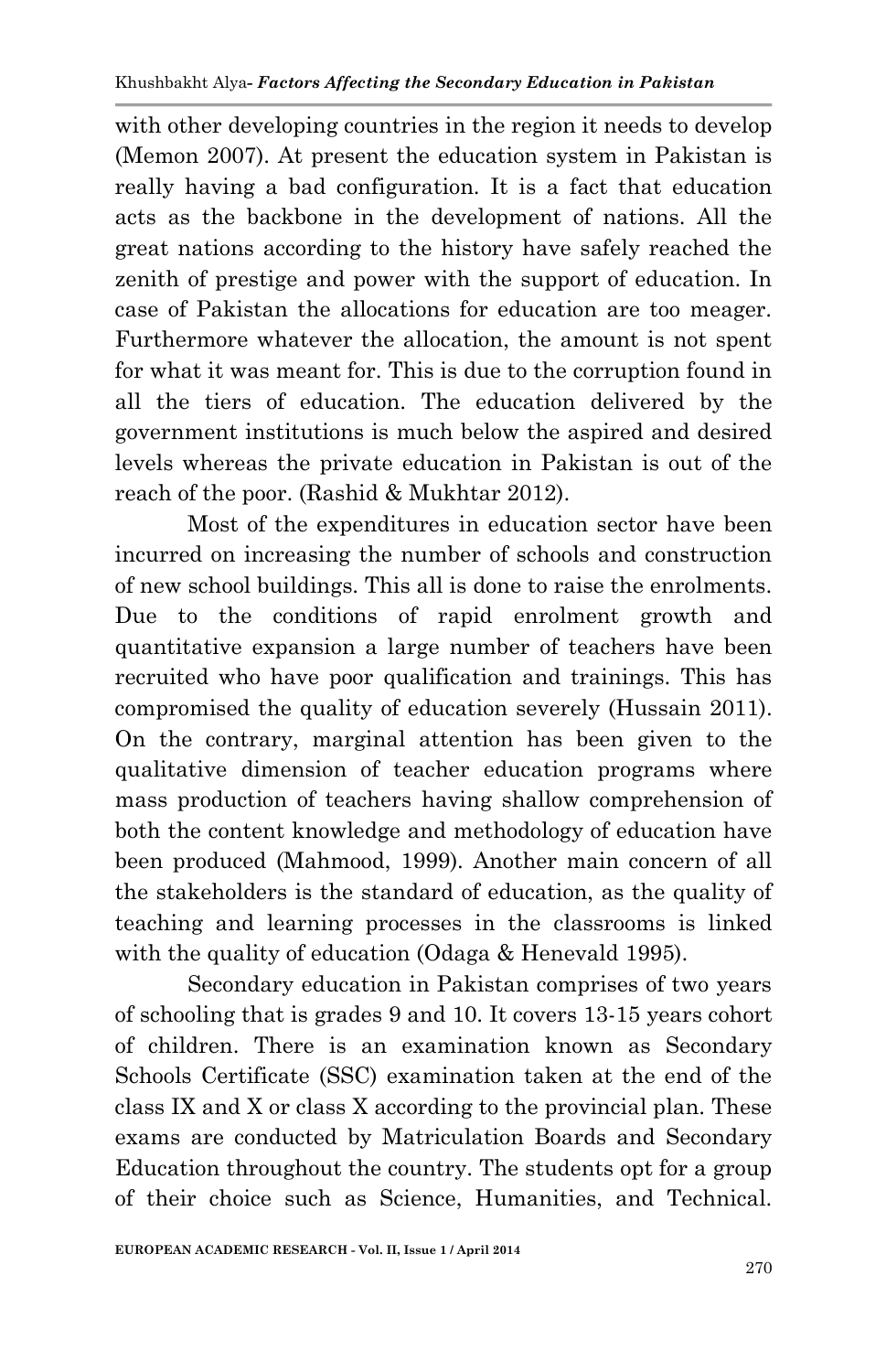There are 0.88 million secondary institutions in the country with enrolment of more than two million and 0.36 million teachers (UNESCO report 2008). According to UNESCO figures (Dawn, 23 Feb 2004, editorial) the secondary school enrolment ratio is discouraging with 32 per cent for females and 46 per cent for males.

A number of factors internal and external affect the secondary education, its planning, implementation and functioning in the country. These factors may include student factors, family factors, school factors and peer factors (Crosnoe, Johnson & Elder 2004). Generally there are factors such as age, gender, geographical belongingness, marital status, ethnicity, socioeconomic status language, income, parents' education level, parental profession, language and religious affiliations (Ballatine 1993). For the purpose of this research study the factors are categorized in broad categories.

The categories include the following:

- i. Political
- ii. Social
- iii. Economical
- iv. Technological
- v. Low involvement of government towards education
- vi. Lack of awareness
- vii. Misuse of funds
- viii. Lack of good governance
	- ix. Poor monitoring and supervision
	- x. Resistance to change

These factors may affect the quality and standard of secondary education in the country.

**Political factors**: The instability of government, weak political culture and inefficiency of political parties create the scenario for a politically instable state. Many developed and developing countries are facing political instability and it has become a serious problem. Pakistan is a politically unstable country since beginning. It had been under the leadership of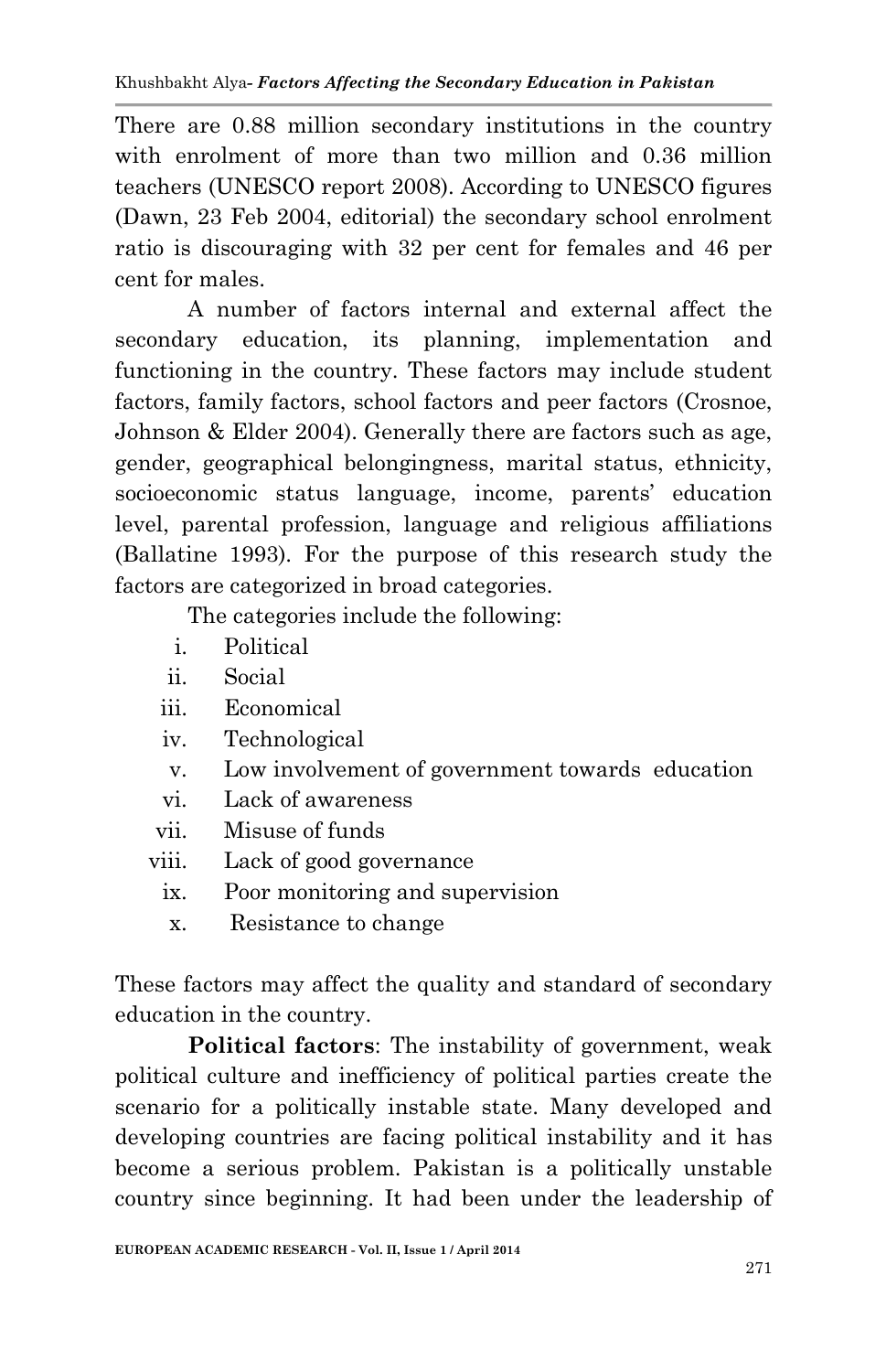both autocratic and democratic leaders who have been involved in the policy making. Political factors have always been affecting the planning and implementation at every step. (Memon 2007)

**Social factors**: There are many pressures from the various groups present in the society. These groups may include the ethnic, religious, class and various other pressure groups. The values, traditions and culture are also the social factors.

**Economical factors**: Income groups, economic conditions prevailing in the country and inflation, all are the part of the economical factors.

**Technological factors**: the technological advancement is too rapid nowadays. It becomes difficult for the systems especially the ones in developing countries to cope up with these advancements. The invasion of ICT, lack of trained personnel and equipment, lack of laboratories and other physical resources, energy shortfall are all the parts of economical factors.

# **Research Methodology:**

This research study is a part and one of the objectives of a larger study. For the purpose of data gathering a survey type research was conducted taking 65 heads and 180 school teachers from the secondary level of education as a sample. The respondents were given questionnaires containing closed ended questions based on Likert scale. 100% response was received.

## **Findings and Discussion**

## **Analysis of the Items for the Heads and Teachers of Secondary Schools**

| Factors    | Agreed | Uncertain | Disagree      | Mean  |
|------------|--------|-----------|---------------|-------|
|            | $\%$   | $\%$      | $\frac{0}{0}$ | Score |
| Political  | 96     |           |               | 4.4   |
| Social     | 92     | h         |               | 4.2   |
| Economical | 94     |           |               | 4.2   |

**EUROPEAN ACADEMIC RESEARCH - Vol. II, Issue 1 / April 2014**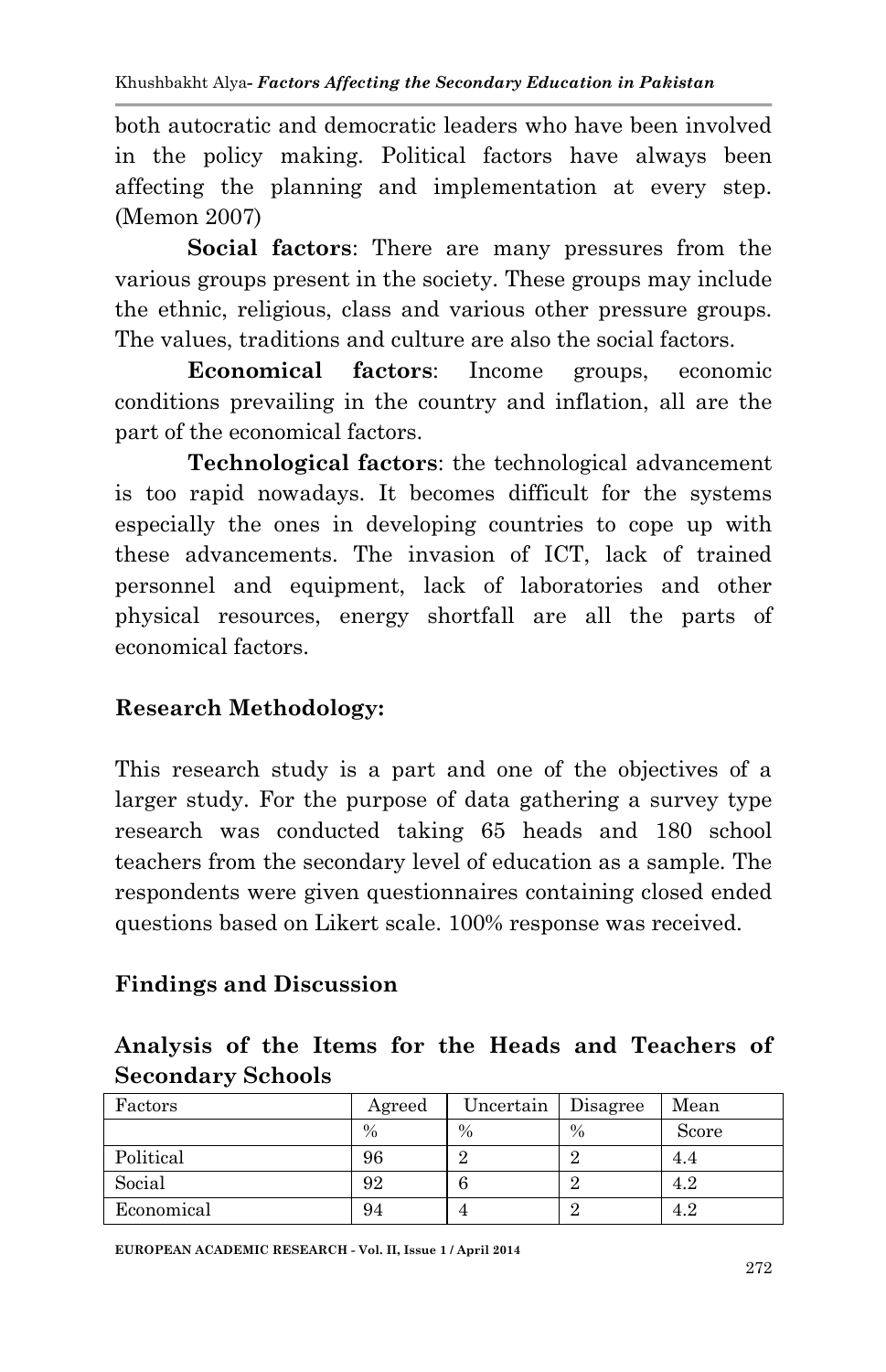Khushbakht Alya*- Factors Affecting the Secondary Education in Pakistan*

| Technological            | 84 | 12 |    | 4.0 |
|--------------------------|----|----|----|-----|
| Low involvement of govt. | 84 |    | 12 | 4.0 |
| Lack of awareness        | 86 |    |    | 4.1 |
| Misuse of funds          | 78 |    | 19 | 3.8 |
| Lack of good governance  | 84 |    | 5  | 4.0 |
| Poor monitoring          | 79 | 12 |    | 3.9 |
| Resistance to change     | 79 | 14 |    | 3.9 |

**Table 1.1 Percentages and Means of all Responses of Heads and Teachers of Secondary Schools** 

## **Discussion and Conclusion**

The findings in the Table 1.1 show that all the factors taken in the study affect the secondary education in Pakistan immensely. It could be depicted by the responses received that political factors have the major effect on the secondary education system in Pakistan. The social, economical and technological factors are also powerful and all this is because of lack of involvement of the government.

#### **Recommendations**

It is recommended in the study that all the authorities responsible at the Federal, Provincial and Local level may play an effective role and can assist in reducing the effect of these factors so as to improve the quality and standards of education at the secondary level. It is required that unnecessary involvement and pressure at political and social level must be discouraged. For this purpose it is necessary to create awareness among the people so that they can understand the pros and cons of these factors. Resistance to change can also be reduced by creating awareness regarding the changes to be brought and giving sufficient knowledge to the people in regard to these changes. Stability in regard to economy is also required and in order to cope up with the technological factors proper training and equipment is required. Better monitoring is essential avoiding the misuse of funds. Thus to deal with all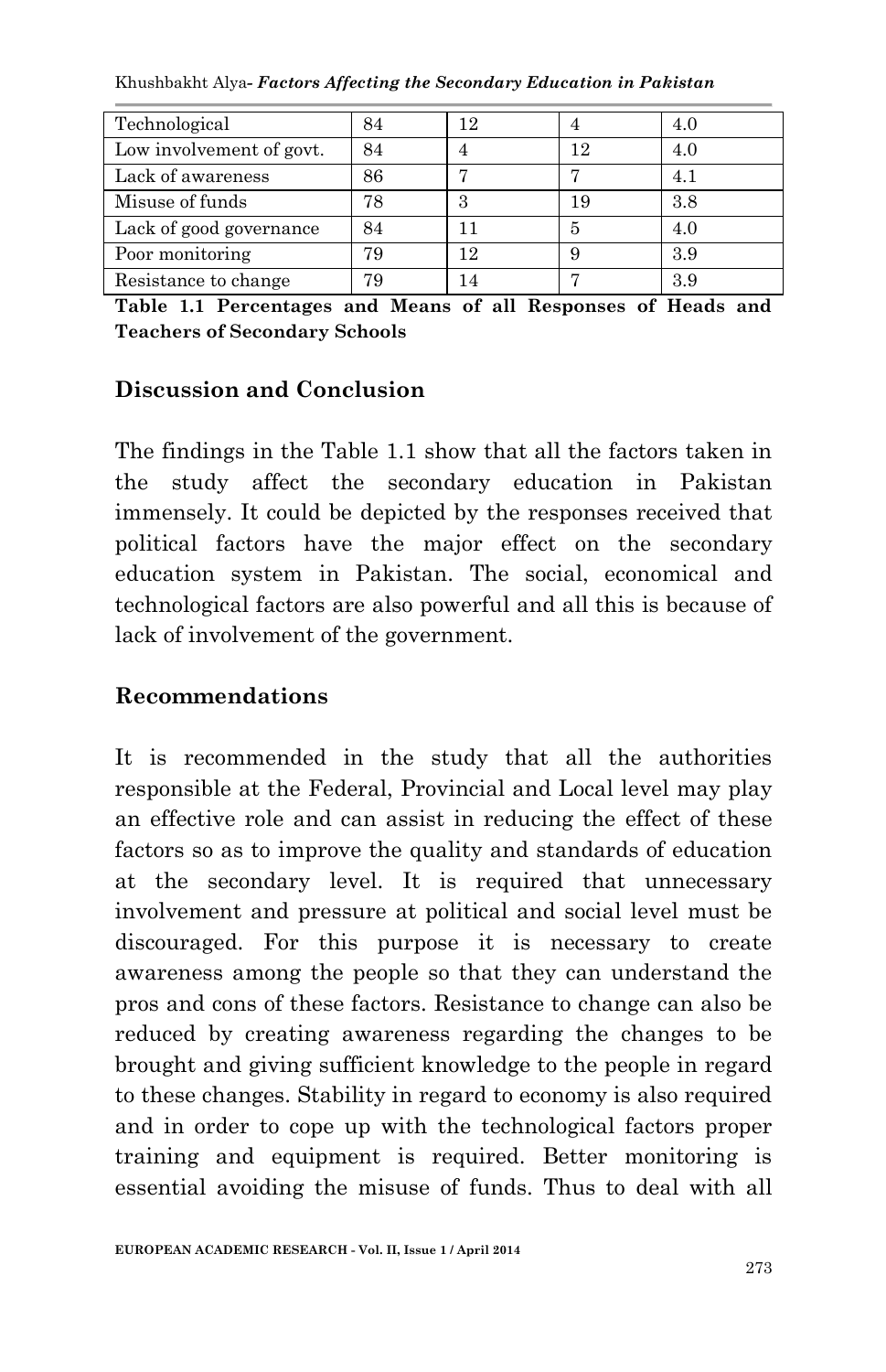these factors the government and the responsible authorities must show their involvement more and more. Getting all these factors under control will no doubt enhance the quality, participation and retention rates at the secondary education level.

## **BIBLIOGRAPHY:**

- Ballatine, J. H. 1993. *The sociology of education: A systematic analysis*. Englewood Cliffs: Prentice Hall.
- Battle, J., & Lewis, M. 2002. "The increasing significance of class: The relative effects of race and socioeconomic status on academic achievement." *Journal of Poverty 6*(2): 21-35.
- Crosnoe, R., Johnson, M. K., & Elder, G. H. 2004. "School size and the interpersonal side of education: An examination of race/ethnicity and organizational context." *Social Science Quarterly 85*(5): 1259-1274.
- Education for All Monitoring Report. 2008. "Net Enrollment Rate in primary education." Bangkok: UNESCO.
- Hussain, Mazhar. 2011, January 2. "Good Supervision: Key to Quality Education." *The Dawn.*
- Memon, G. 2007. "Education in Pakistan: The Key Issues, Problems and The New Challenges." *Journal of Management and Social Sciences* 3.
- Naushin, Mahmood. 1999. "Education Development in Pakistan: Trends, Issues, and Policy Concerns." Research Report No. 172. Islamabad: Pakistan Institute of Development Economics.
- Rasheed, M. 2004. *Educational administration and supervision*. Islamabad: Allama Iqbal Open University.
- Rashid, K. and Mukhtar, S. 2012. "Education in Pakistan: Problems and their Solutions." *International Journal of Academic Research in Business and Social Sciences* 2.
- Shah, S. M. 2008. *Implementation of Devolution Planin*